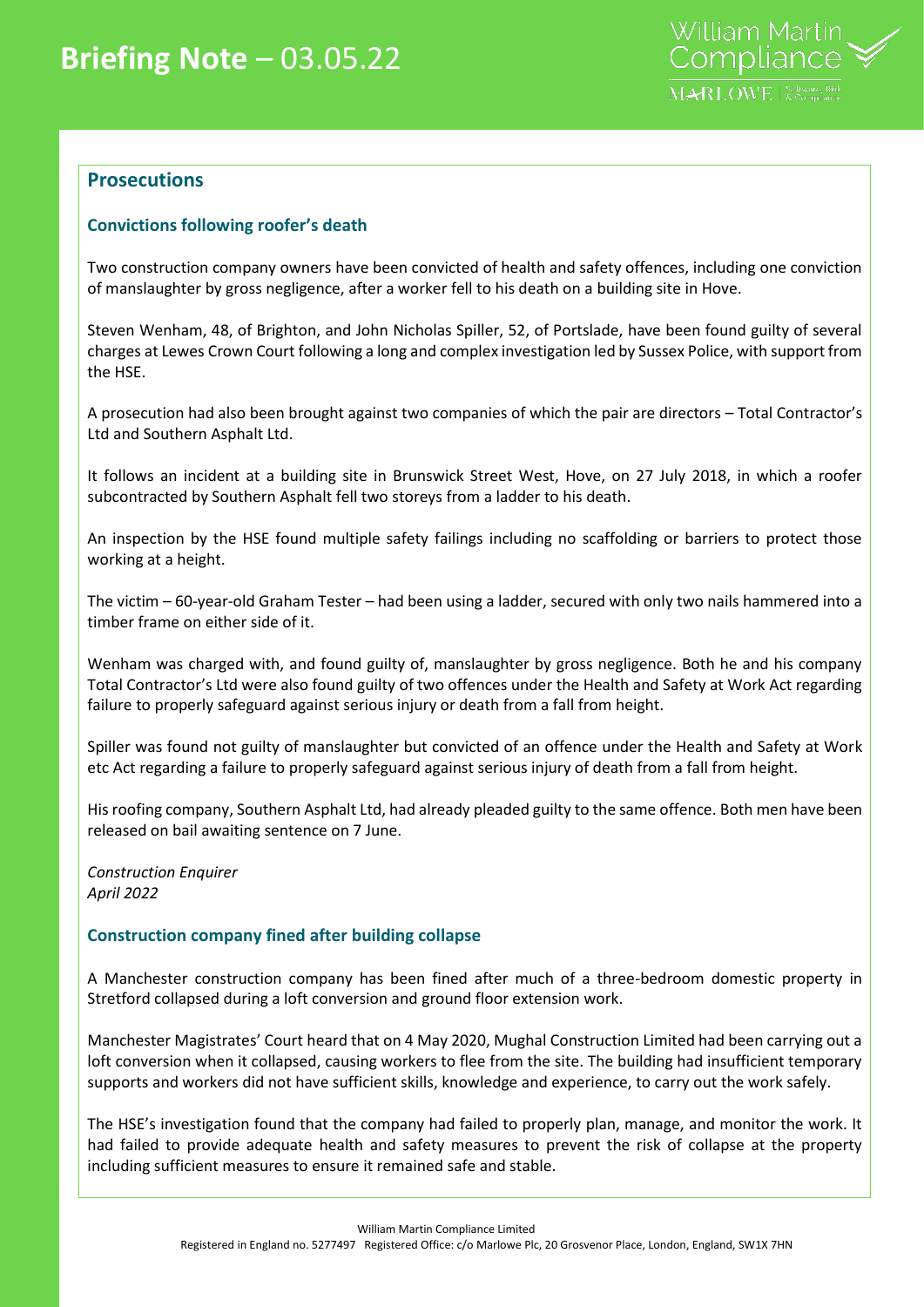Mughal Construction Limited of Levenshulme Trading Estate, Printworks Lane, Manchester pleaded guilty of breaching Regulations 13(1) and 19(1) of the Construction (Design and Management) Regulations 2015. The company was fined £30,000 and ordered to pay costs of £3,000.

*HSE April 2022*

# **News**

# **Coronavirus (COVID-19): Safer Workplaces and Public Settings**

## *(Scotland)*

This guidance from the Scottish Government has been updated to reflect latest information. The guidance is for businesses and workplaces on reducing the risk of COVID-19 and supporting staff and customers.

On 18 April, the guide was restructured and renamed to take account of latest guidance. It was previously titled "safer businesses and workplaces." It now includes new sections on ventilation and fair work.

## **Ventilation**

The provision of fresh air into indoor environments is essential to preventing the spread of COVID-19. Further to this, employers must, by law, ensure an adequate supply of fresh air in the workplace.

To improve the supply of fresh air in your workplace and reduce the spread of COVID-19:

- Regularly monitor the air quality within enclosed environments you may wish to use Non Dispersive Infra-Red (NDIR) CO<sub>2</sub> monitors to identify the CO<sub>2</sub> levels to help decide if ventilation is poor. For further information, please see the Health and Safety Executive (HSE) guidance.
- Let in as much fresh air as possible open windows, doors (excluding fire doors), and vents.
- Avoid using ventilation systems which only recycle used air. Make sure that fresh air is introduced to all spaces.
- Be aware of the relevant occupancy level more people together means more aerosol particles, and needs more ventilation.
- Air rooms between users or regularly throughout the day.
- Where practical, spaces where there is potential for long duration exposure over several hours within the same group (eg offices) should ensure occupants have regular breaks, ideally with purge ventilation/airing of the room, to reduce the potential for viral exposure.
- If ventilation makes it feel cold consider relaxing uniform or dress code requirements, so employees can continue to work comfortably.
- Understand your building's ventilation system do not adjust mechanical settings without expert advice. It is important to make sure that ventilation systems and/or extractor fans are used correctly.

## Fair work

Adopt Fair Work practices and a flexible approach to dealing with the impacts of COVID-19, in order to protect the health and wellbeing of your workforce. Central to the Fair Work approach is the expectation that employers, trades unions and workers work together to ensure workers are treated fairly and their concerns are taken seriously.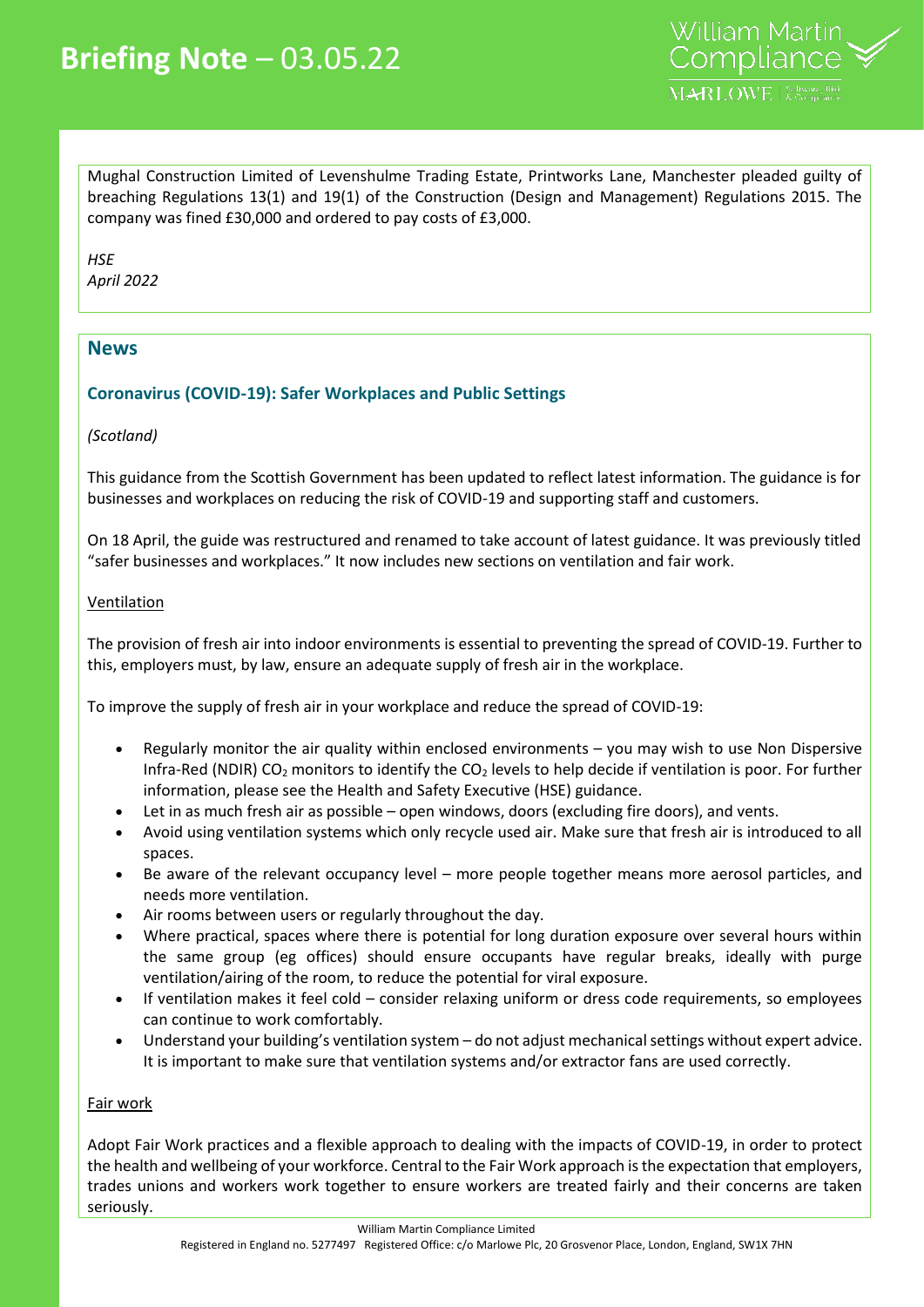

Employers are encouraged to consult closely with employees (and trade unions where appropriate and applicable) and encourage them to raise questions or points of concern.

The full guidance is available [HERE.](https://www.gov.scot/publications/coronavirus-covid-19-general-guidance-for-safer-workplaces/)

# **Guidance / Reports**

## **Building Safety Bill: Lords amendments**

The Building Safety Bill has completed its initial Commons and Lords stages. Amendments made in the House of Lords were considered by the Commons on 20 April 2022. Issued by the House of Commons Library, this briefing covers Lord amendments in Grand Committee, on report and at third reading, prior to this.

#### Key Lords amendments

The Bill was substantially amended by the House of Lords both in Grand Committee and on report. Peers expressed concern over the lack of an updated impact assessment to help them assess the costs and benefits of the revisions.

#### Building safety manager removed

Following concerns raised about building safety managers in relation to accountability, competence and costs to leaseholders, the Government amended the Bill to remove the legal requirement for a building safety manager. Instead, the Government said accountable persons should reflect on their current management arrangements, and that Government would continue to work with industry on improving best practice.

#### Building safety charge

As a consequence of the removal of the building safety manager provisions, the Bill was amended to remove the building safety charge as a separate charging mechanism. The cost of the new safety regime will still be recoverable from leaseholders, but will be accounted for and recovered via service charges.

#### Paying for remediation work

On 10 January 2022, the Secretary of State for Levelling Up, Housing and Communities, Michael Gove, announced a revised approach to dealing with building safety for residential buildings between 11 and 18 metres. Instead of a loan scheme, developers of these buildings are expected to meet the cost of cladding remediation work. In the absence of developers' agreement, the Government will use the levy on building control applications to raise the necessary funding.

On 13 April 2022, the Government said they had "agreed a solution with the housing industry that will see developers commit a minimum of £2 billion to fix their own buildings." There's an expectation that a further £3 billion will be raised through the Building Safety Levy over ten years.

In Grand Committee and on report, extensive Government amendments were agreed to which provide the legislative basis for securing contributions from developers and providing more protection for leaseholders in affected blocks.

During debates on the Bill, the Government's approach has been described as a "waterfall" or "cascade" of responsibility, each stage of which must be exhausted before responsibility passes on.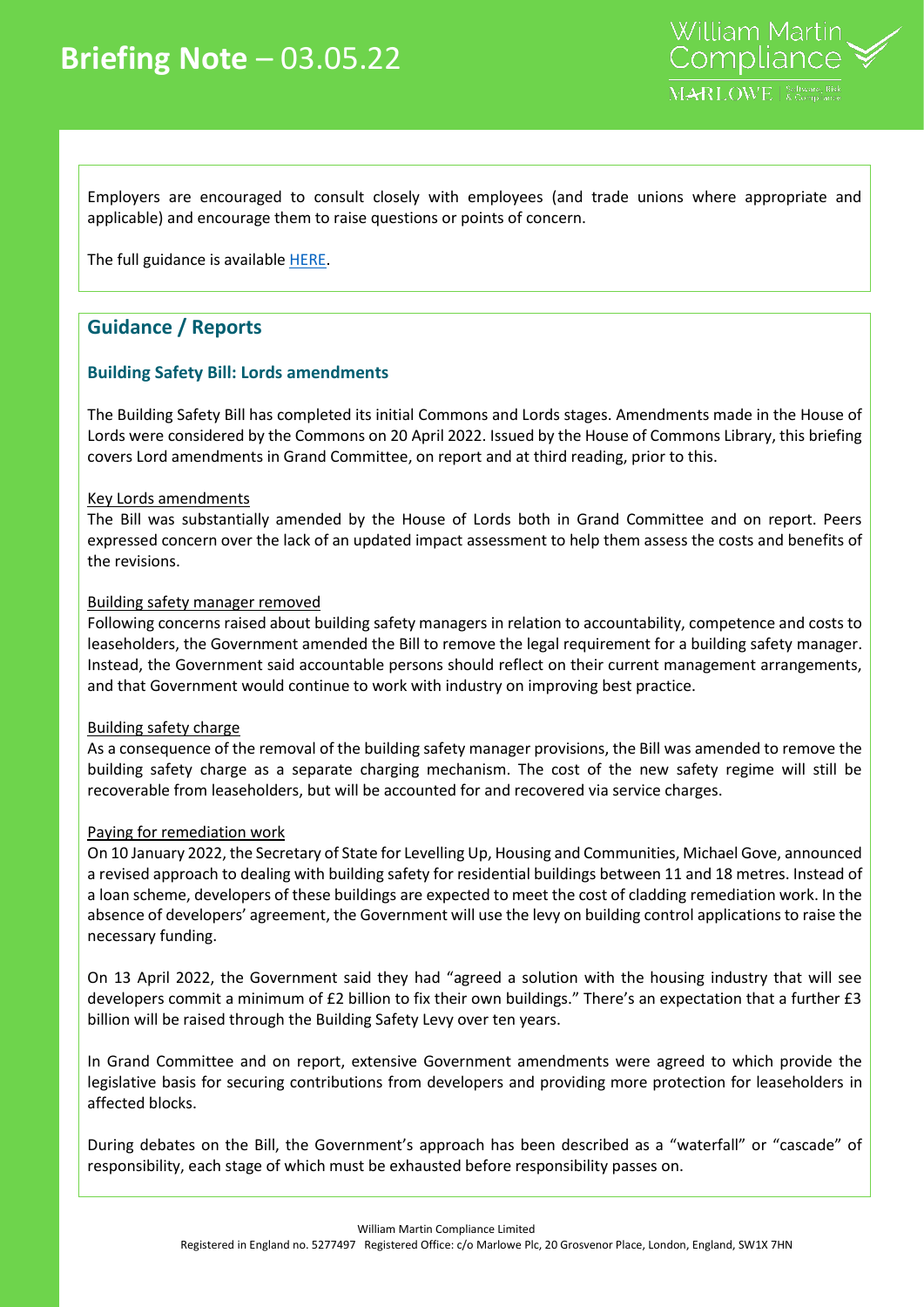The Government amendments were welcomed, but peers questioned the degree to which they would deliver on Michael Gove's commitments of 10 January 2022. On report, non-Government amendments were agreed to:

- Extend cost protections to leaseholders living in affected blocks of all heights.
- Extend protections to leaseholders who have exercised the right of collective enfranchisement.
- Provide that leaseholders are not liable to pay for fire safety remediation work.

At third reading in the Lords, Lord Young of Cookham and others expressed the hope that these amendments would not be overturned in the House of Commons. Attention was also drawn to "unfinished business", including:

- responsibility for remediating "orphaned buildings" (where there is no developer and the freeholder and leaseholders cannot afford the work); and
- "the definition of a qualifying lease and its failure to protect those receiving a state pension who rely on rental income from a lease to sustain themselves."

#### Consideration of Lords amendments

When a Bill has passed through third reading in both Houses it is returned to the first House (where it started) for any amendments made by the second House to be considered. The House of Commons were set to consider the Lords Amendments on 20 April 2022.

If the Commons makes amendments to the Bill, the Lords must consider them and either agree or disagree to the amendments or make alternative proposals.

If the Lords disagrees with any Commons amendments, or makes alternative proposals, then the Bill is sent back to the Commons.

A Bill may go back and forth between each House until both Houses reach agreement on the exact wording of the Bill - this is known as 'ping pong'.

When the exact wording has been agreed by the Commons and the Lords, the Bill is ready for Royal Assent.

*House of Commons Library April 2022*

## **Set 40-year deadline for non-domestic building asbestos removal, MPs say**

The Government must commit to a strategy to remove all asbestos from public and commercial buildings within 40 years, MPs have said, with the risk to health only likely to increase as buildings are adapted with the move to net zero.

The report from the Work and Pensions Committee highlights how despite being banned more than two decades ago, asbestos persists as the single greatest cause of work-related fatalities in the UK. There were more than 5,000 deaths in 2019, including from cancers such as mesothelioma.

According to the Committee:

- Asbestos-related illness is 'one of the great workplace tragedies of modern times' with thousands of deaths each year from past exposures.
- An increase in retrofitting in response to net zero ambitions means that more asbestos-containing materials will be disturbed in coming decades – a cross-government approach is needed.
	- More funding is needed for the HSE to boost enforcement activity.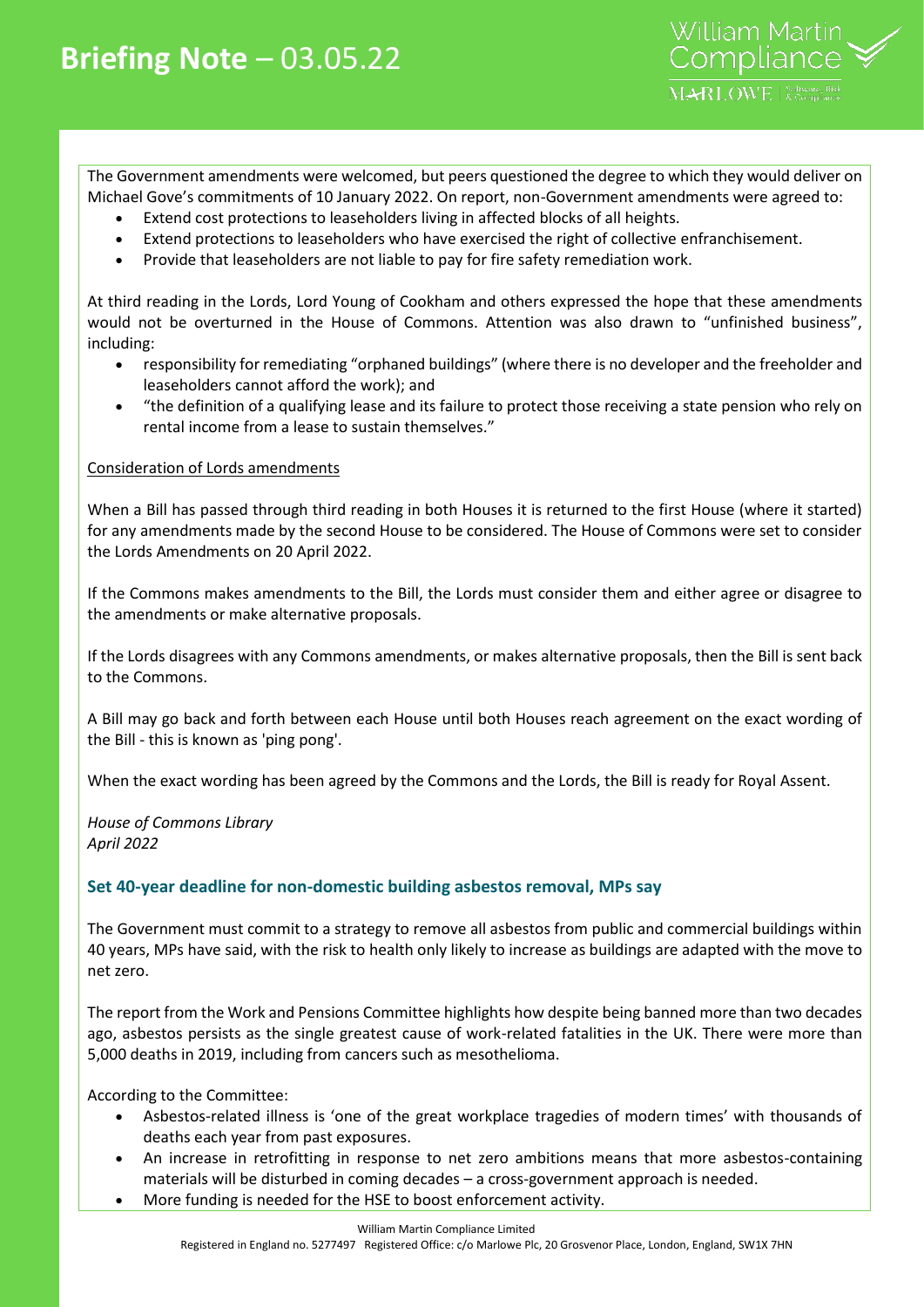

Many of these deaths will relate to exposures from 35 or more years ago. The available evidence indicates that cumulative exposures are much lower now for younger age groups but more data is needed to understand the current picture.

With asbestos still in around 300,000 non-domestic buildings and a likely dramatic increase in disturbance from net zero retrofitting, the Committee says that reliance on the current asbestos regulations will not be good enough. It concludes that a cross-government and 'system-wide' strategy for the long-term removal of asbestos is needed.

The report calls for the Government and the HSE to back up their stated goal of removing all asbestos by committing to a clear time frame and strategy. The plan should strengthen the evidence base on safe and effective asbestos removal in the first instance before prioritising removal from the highest risk settings, including schools.

The Government must also ensure adequate funding for HSE's inspection and enforcement of the current asbestos regulations, which has declined in recent years.

#### Main findings and recommendations

#### **The asbestos risk today**

While there is evidence that the extreme exposures of the 20th century are behind us, HSE is not doing enough to assess current levels of risk in non-domestic buildings. The Committee heard accounts of recent exposures in the workplace and beyond. HSE should adopt a more structured approach to collecting data on current exposure levels.

#### **A strategic approach to asbestos management**

The HSE has been slow to invest in research into the costs and benefits of removal, and to evaluate options for its safe removal.

A deadline should now be set for the removal of asbestos from non-domestic buildings within 40 years. A new strategic plan should focus on the highest risk asbestos first and the highest risk settings including schools. This plan should, in the first instance, commit to improving urgently the evidence around safer asbestos removal and disposal, considering relative costs and benefits.

#### **HSE's enforcement and campaigning**

The HSE issued 60% fewer asbestos enforcement notices annually between 2011/12 and 2018/19. The scale of decline is remarkable when compared with HSE's enforcement activity overall, despite no specific and compelling evidence that compliance with the asbestos regulations has improved dramatically during this time. HSE should commit to a sustained increase in inspection and enforcement activity. The Committee repeats its

recommendation from June 2020, that the Government should ensure adequate funding for this increased programme of work.

*UK Parliament April 2022*

#### **Mental Health in the Workplace**

Mental health issues are a major cause of long-term absence from work. Employers should promote good mental health and provide support for employees who are experiencing mental ill health including anxiety or depression.